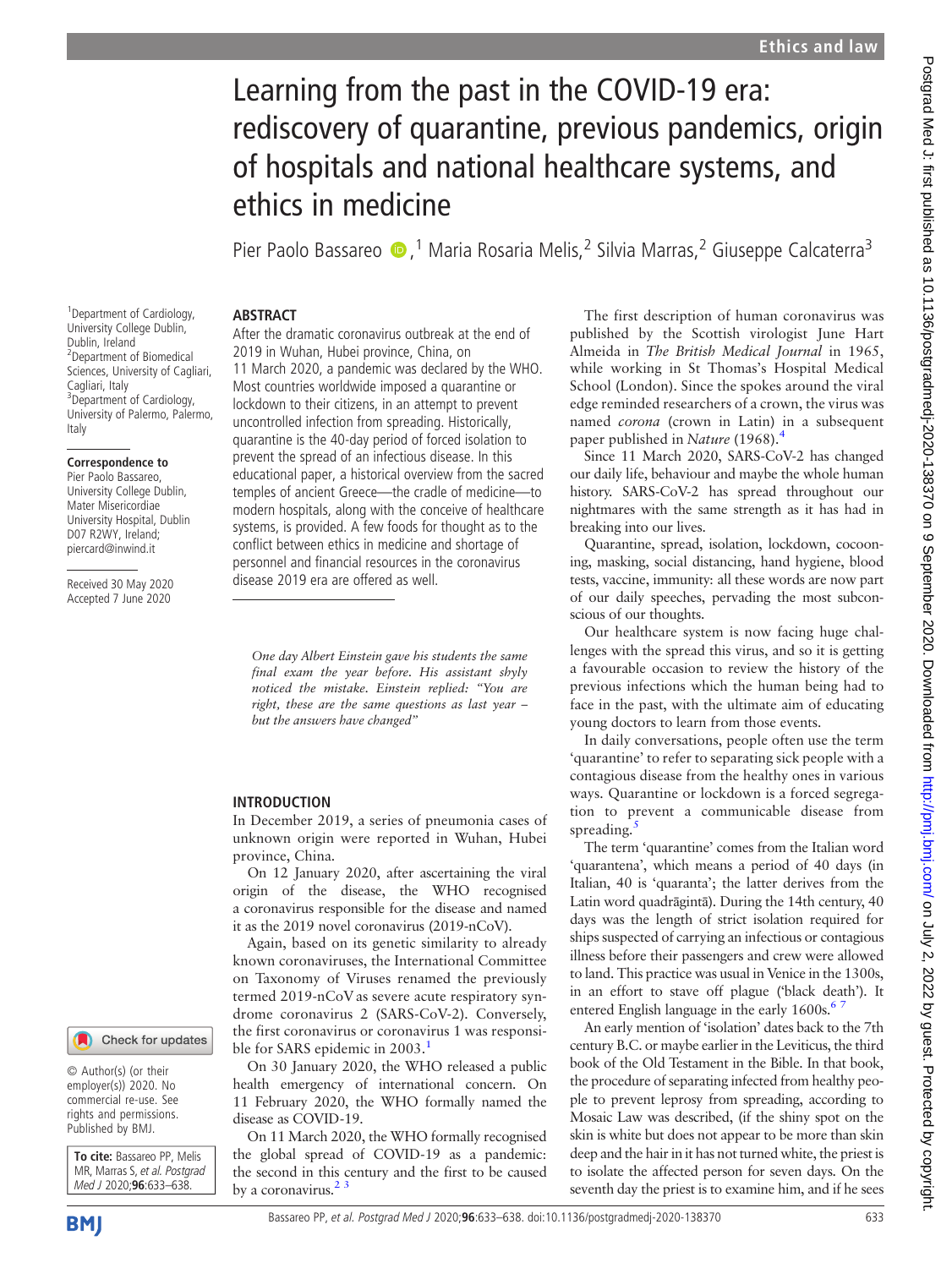## <span id="page-1-0"></span>Box 1 Origin of the term 'lazaret'

► All merchants, sailors and goods coming from 'suspicious lands' could not enter Ragusa, unless they have spent a month on quarantine on uninhabited islands of Mrkan, Bobara and Supetar in front of the city. A few wooden shelters (wooden so that they could be burned if needed) were built on them because of the unfavourable weather. This sort of simple dwelling was called lazaret (Italian: lazzaretto). The term derives from the Biblical story of beggar Lazarus, who was raised from the dead out of the tomb by Jesus Christ. Following that, another lazaret was built on a small island in the lagoon in front of Venice in 1403. In 1467, the maritime Republic of Genoa followed the example of Venice, and in 1476, the old leper hospital in Marseille was turned into a black death hospital. The great lazaret of Marseille, perhaps the most complete of its kind, was built in 1526 on the island of Pomègues. The procedures in the lazarets in the Mediterranean sea did not differ a lot from those of the British Empire in the Levantine and North African trade. As soon as cholera arrived (1831), a few new lazarets were built, especially near the harbour of Bordeaux In the human history, similar isolation centres were built for those with leprosy (leprosarium) or tuberculosis (tubercolosarium).

that the sore is unchanged and has not spread in the skin, he is to isolate him for another seven days). $8$ 

However, nowhere in these forerunner reports was the term 'quarantine' used. After arriving in Southern Europe in 1347, plague spread rapidly and reached England, Germany and Russia by  $1350<sup>6</sup>$  Over these years, one-third of the European population passed away. The dramatic impact of the epidemic led governments to put in place extreme infection control measures. For instance, in 1374, Viscount Bernabo of Reggio, Italy, declared that every person with plague was to be taken out of that city into the fields, where to die or to recover.<sup>[9](#page-5-6)</sup>

#### ORIGIN OF THE NAME

The date, 27 July 1377, is one of the highest achievements in the history of medicine. Originally, the period of isolation was limited to 30 days. As reported in the first available documents, before entering the seaside city-state of Ragusa in Dalmatia (now Dubrovnik in Croatia), newly arrived people had to spend 30 days (a 'trentine') in a restricted place in the islands in front of the city (see [box 1\)](#page-1-0),<sup>10–[12](#page-5-7)</sup> waiting to see whether the symptoms of black death would develop. The city chief doctor Jacob of Padua was responsible for the decision. At that time, Ragusa was an important Adriatic harbour belonging to the maritime Republic of Venice.<sup>[10](#page-5-7)</sup> A specific decree (Veniens de locis pestiferis non intret Ragusium nel districtum) was published in Dubrovnik's book of laws, the so-called Green Book (Latin: Liber viridis). The 30-day period outlined in the 1377 'quarantine' edict was known in Italian as a 'trentino' ('thirty' in English). Four were the outlined point in the 1377 edicts, namely: (1) those coming from black death-endemic regions would not be admitted into Ragusa until they had waited in isolation for 30 days; (2) none from Ragusa was allowed to access the isolation area, under penalty of being compelled to stay there for 30 days; (3) subjects not indicated by the Great Council as responsible of those being isolated were not allowed to bring them food, under penalty of remaining with them for

30 days; and (4) whoever did not accomplish with the above stated regulations would be fined and subjected to isolation for 30.

In 1397, the Great Council of Ragusa released a new decree (De ordinibus contra eos qui veniunt de locis pestiferis anno 1397 factis), which specified again the 30-day duration of quarantine and determined the place. Penalties were imposed for those breaking rules, and three healthcare officers (called kacamorti) were appointed to supervise the compliance with quarantine provisions. The penalties for not complying with the provided regulations were represented by a money fine or prison sentence or severe corporal punishment. The penalties were applied only to common people but not to aristocracy. In addition, the importation of goods from the countryside for the entire duration of the epidemic was forbidden.[13](#page-5-8) In 1448, the Venetian Senate, the main deliberative and legislative body of the Republic of Venice, prolonged the waiting period to 40 days, thus giving birth to the term 'quarantine'.<sup>[14](#page-5-9)</sup> Over the next 80 years, similar edicts were pub-lished in Marseilles, Venice, Pisa and Genoa.<sup>[15](#page-5-10)</sup>

Since disease was considered as a divine punishment for sinners, the biblical 40-day period of purification had crossed over into health practices and the term 'quarantine' had great symbolic and religious significance to medieval Christians. In the sacred scripture, when God flooded the Earth, it rained over 40 days and 40 nights; Moses stayed on Mt. Sinai for 40 days; Jesus fasted and was tempted by the devil in the desert for 40 days; after childbirth, a new mother was expected to rest for 40 days.<sup>6</sup>

On the basis of a 14th-century tale by the Genoese Gabriele de' Mussi, the devasting black death came over Italy carried by Genoese sailors who sailed from Caffa/Kaffa (now Feodosija, Ukraine) to their home city (1346/1350). In fact, in 1345, the Tartar forces captained by Jani Beg Khan had laid a military operation in which his forces surrounded Caffa, in an attempt to cut off essential supplies, with the aim of compelling the Genoese to surrender and removing them from one of the cornerstones of Europe's defence against Eastern attack. After several unsuccessful assaults due to the outbreak of the black death, Jani Beg Khan's army catapulted infected bodies over the city walls into Caffa, using the plague to weaken the defenders. That is the first known example of biological war-fare in the human history.<sup>[16](#page-5-11)</sup> A Caffa street (via Caffa in Italian) is still present in the city centre of Genoa to remember that event [\(figure 1](#page-2-0)).

However, the number of Crimean harbours under Mongol army control suggest that Caffa is unlikely to have been the only source of plague-infested ships heading to Europe. In addition, the overland caravan routes from Mongol territories might be considered responsible for infecting Europe as well.<sup>[16](#page-5-11)</sup>

## PLAGUE BETWEEN LITERATURE AND MICROBIOLOGY

This plague was well described by one of the most famous Italian authors of the 14th century, Giovanni Boccaccio (1313–1375), in his book The Decameron written in Tuscan vernacular (Italian). The book is a collection of short stories told by a group of seven young women and three young men sheltering in a villa just outside Florence to escape the black death that afflicted that city. Boccaccio probably conceived his masterpiece of classical Italian Renaissance prose after the plague epidemic of 1348, which came to a standstill by 1353. The black death in the 14th century resulted in more than 50 million deaths and is considered one of the greatest public health disasters in recorded history as well as one of the most dramatic examples ever of a periodically re-emerging disease. Between 1348 and 1359, the black death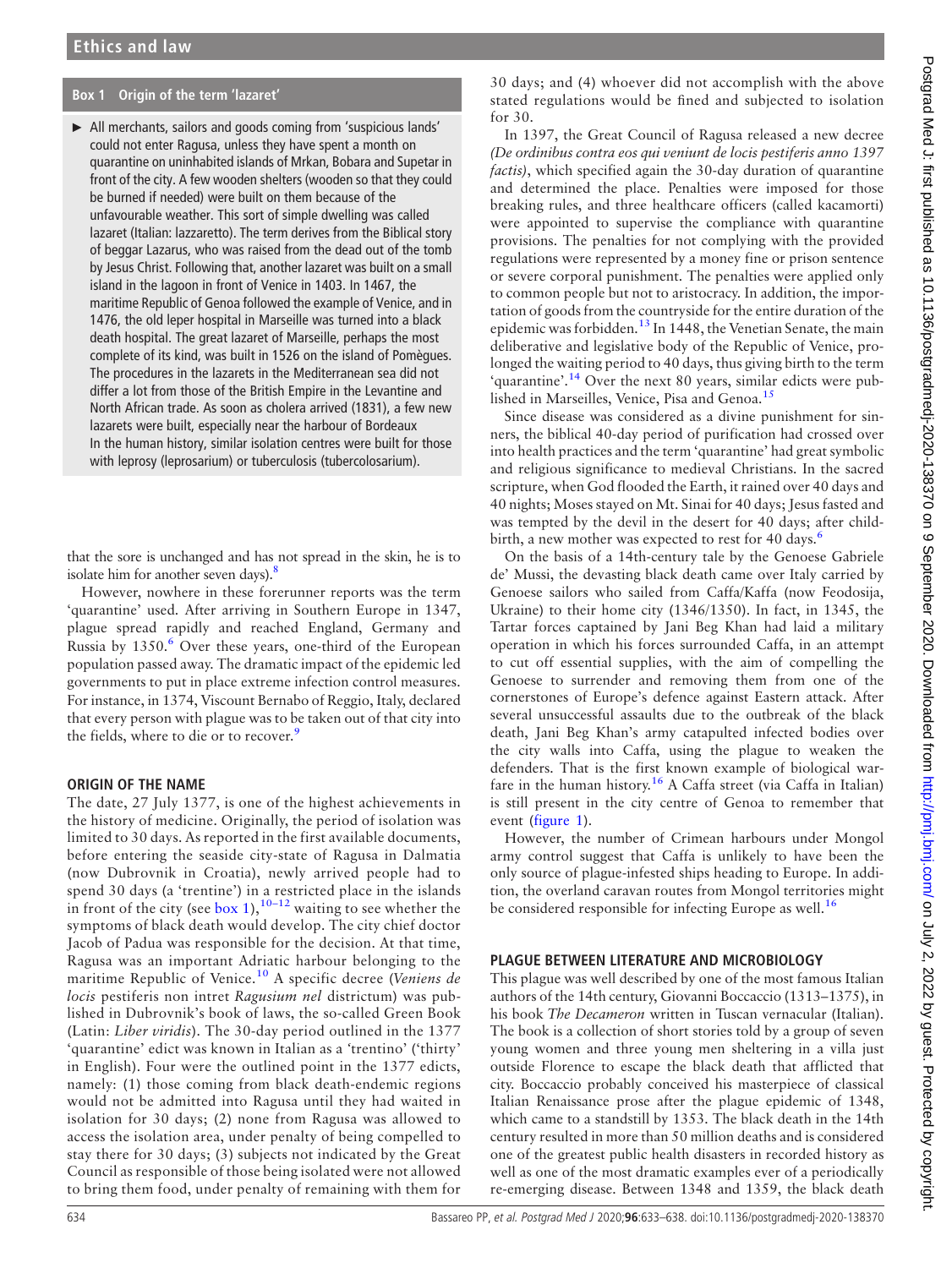<span id="page-2-0"></span>

Figure 1 Stone plate with the name of Caffa street (via Caffa) in Genoa, Italy (author: Silvia Marras).

killed about one-third of the European population, and a significant percentage of that in Asia.<sup>10 17</sup> <sup>18</sup>

Only a few centuries later, it was discovered that plague or black death is a bacterial disease caused by the gram-negative pathogen Yersinia pestis, discovered in 1894 by the Swiss/ French physician Alexandre Yersin and later (1944) renamed 'Yersinia' in his honour. It is mainly spread by infected fleas from rats.[19 20](#page-5-12) According to current knowledge, the bubonic plague has an averaged 37-day period from infection to death; therefore, the European quarantines would be highly successful in determining the health of crews from potential trading and supply ships. $21$  ('When leaving his surgery on the morning of April 16, Dr. Bernard Rieux felt something soft under his foot. It was a dead rat lying in the middle of the landing.' Albert Camus (1913–1960), French writer, in his book The Plague).

# EPIDEMICS IN THE HUMAN HISTORY

Following that, in the human history, quarantine was declared many times when an infectious disease threated the population of a town, region or country. The most dangerous pandemics in the human history are summarised in [box 2](#page-2-1).<sup>22</sup> 23

As a general rule, the more the human beings became civilised —leaving agrarian life, building towns, forging trade routes to connect remote regions one another and fighting wars for supremacy— the more pandemics showed up.

In the USA, the process of developing national quarantine policy required many years. Originally, as to many other matters, the single federal states were responsible for handling the influx of infectious illnesses. However, repeated outbreaks of yellow fever induced the Congress to release the National Quarantine

<span id="page-2-1"></span>Box 2 Short timeline of the most dangerous epidemics in the human history

- ► 430 B.C.: In Athens, a pandemic happened during the Peloponnesian War.
- ► 165 A.C.: Antonine Plague. This was likely to be caused by smallpox carried by Huns during the Barbarian invasions. This plague lasted until 180 A.C. and Emperor Marcus Aurelius was probably among its victims.
- ► 250 A.C.: Plague of Cyprian. It was so coined to commemorate St. Cyprian the Christian, bishop of Carthage, who witnessed and described the plague. Africa and the territories of the Roman Empire were involved. Its aetiology is uncertain. There were recurring outbreaks over the next three centuries.
- ► 541 A.C.: Justinian Plague. First appearing in Egypt, then it spread through the Byzantine Empire and Mediterranean area. It killed about a quarter of the world population. It is believed to be caused by the bubonic plague.
- ► 11th century: Leprosy. Numerous leprosy-focused hospitals were set up to accommodate victims. Leprosy was often considered a God punishment for sinners, who were so isolated. Now known as Hansen's disease, it still afflicts thousands of people and can be fatal if not treated with antibiotic therapy.
- ► 1334: A plague epidemic killed two-thirds of China's inhabitants.
- ► 1350: The First Plague Pandemic. The 'black death' caused a collapse of the British feudal system.
- ► 1492: The Columbian Exchange. Upon Cristoforo Colombo discovered 'the new world', diseases such as smallpox, measles, tuberculosis and bubonic plague were transmitted to the native populations by the Spanish. Since no previous exposure, these diseases exterminated native people of America.
- ► 1665: The Great Plague of London and the Second Plague Pandemic. About a fifth of London population passed away.
- ► 1817: First Cholera Pandemic. It was the first of seven cholera pandemics over the next 150 years. Russia, Europe, the British Empire, Africa and even Japan were involved and millions died.
- ► 1855: The Third Plague Pandemic. Starting from China and reaching India and Hong Kong, during is scary travel claimed 15 million victims.
- ► 1889: Russian Flu. It was the first significant influenza pandemic. It started from Siberia and Kazakhstan, travelled to Moscow, and from there reached the rest of Europe. By the following year 1890, about 360 000 had died.
- ► 1918: Spanish Flu. The avian-borne influenza killed maybe up to 100 million people worldwide. It disappeared in the summer of 1919, when most of the infected had either developed immunities or died.
- ► 1957: Asian influenza. It started from China and from there into the rest of the world, causing from 1 to 4 million deaths, according to different estimates.
- $\blacktriangleright$  1981: HIV/AIDS.
- ► 2003: SARS.
- ► 2009: H1N1 influenza pandemic.
- SARS, severe acute respiratory syndrome.

Act in 1878, thus creating the premises for federal involvement. In 1892, a cholera outbreak led officials giving the federal government more authority to impose the requirements. By 1921, the quarantine system was totally nationalised.<sup>[24](#page-5-15)</sup>

According to the US Centres for Disease Control and Prevention, there is a marked distinction between quarantine and isolation. As to the first term, people are put in 'quarantine' when they have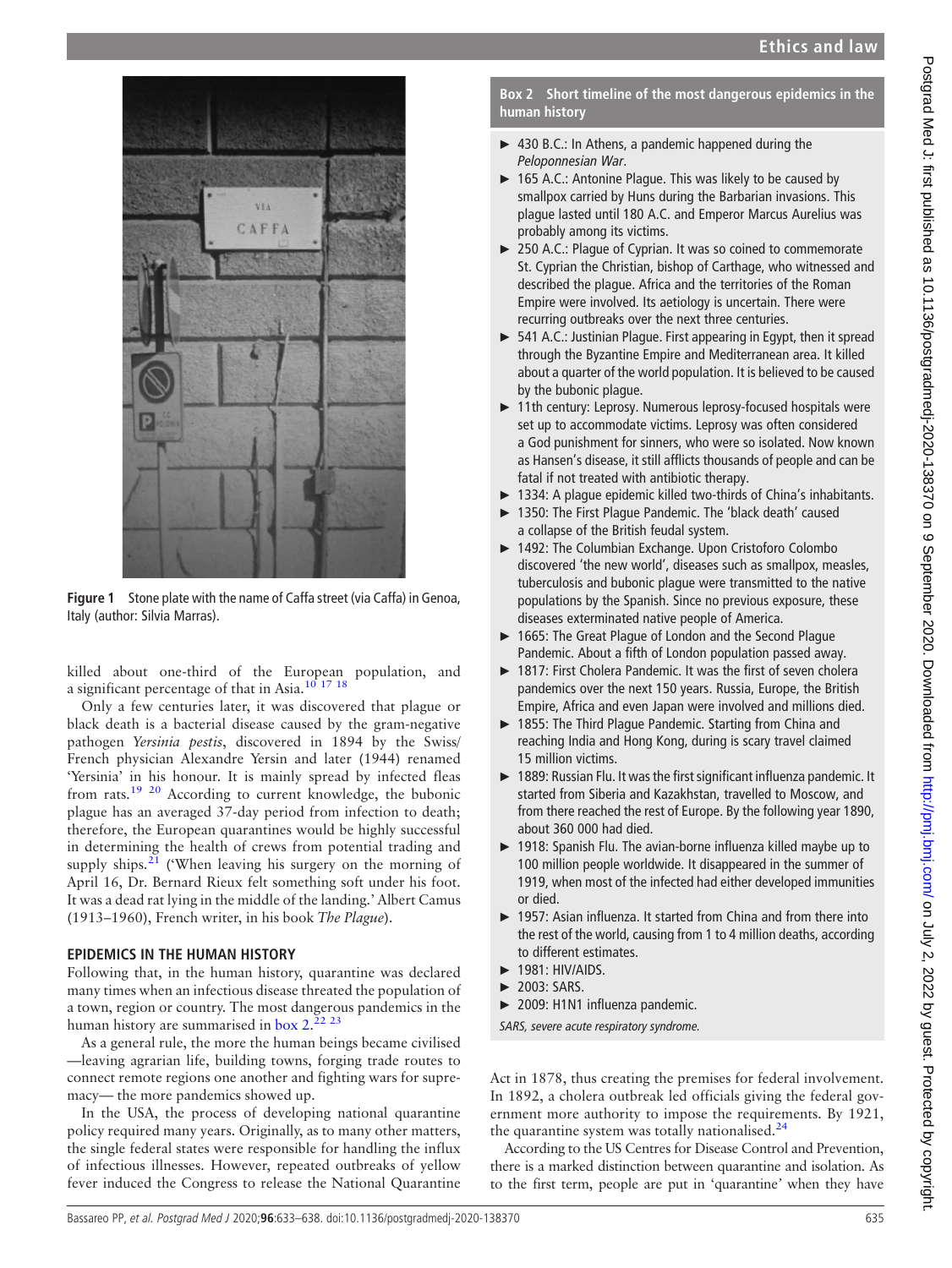## <span id="page-3-0"></span>Box 3 Summary of the history of quarantine in the USA

- ► 1799: In the harbour of Philadelphia, the first quarantine station was built after a previous yellow fever outbreak in 1793.
- ► 1878: Release of the National Quarantine Act, which shifted quarantine power from single states to federal government.
- ► 1944: The federal government quarantine authority was set up.
- ► 1967: The National Communicable Disease Centre replaced the federal government quarantine authority.
- ► 1970s: The number of quarantine stations was reduced from 55 to 8.
- ► 2004–2007: The number of quarantine stations was increased from 8 to 20, owing to the SARS outbreak in 2003.

SARS, severe acute respiratory syndrome.

neither signs nor symptoms, as they are not infected, but have been or may have been exposed to a communicable disease. This can help preventing the disease from spreading. Conversely, people are put in 'isolation' when they are symptomatic or are reasonably believed to be infected with a communicable disease. This is to totally separate them from those who are not infected. Isolation may be voluntary or imposed by a federal, state or local public health order.<sup>[25](#page-5-16)</sup>

The history of quarantine in the USA is summarised in [box 3.](#page-3-0)<sup>[26](#page-5-17)</sup>

## BRIEF HISTORY OF HOSPITALS AND HEALTHCARE SYSTEMS

COVID-19 widespread is putting healthcare systems under significant pressure worldwide. A large number of patients are needing to be admitted to hospitals at the same time for intensive care. Available beds, ventilators and personnel are often not enough to face this ongoing emergency.

The first facilities for sick people were not hospitals but temples dedicated to 'healing gods', such as Imhotep for ancient Egyptian, Asclepius for the Greek and Aesculapius in ancient Rome. At that time, prayers, sacrifices and dream interpretations played a crucial role in the healing pathway, but the ancient doctors also stitched cuts, set broken bones and administered opium for pain.<sup>[27](#page-5-18)</sup>

The foundations of medicine are in the island of Delos, which belongs to the Cyclades archipelago in the Greek sea. According to local mythology, Delos was the birthplace of Apollo, who is acknowledged as the original source of health and healing. He taught the art of surgery to Chiron, the centaur, who in turn taught the same to Asclepius, the Greek healing God: his daughters were Hygieia ('Hygiene', the goddess of cleanliness), Iaso (the goddess of recovery from illness), Aceso (the goddess of the healing process), Aegle (the goddess of good health) and Panacea (the goddess of universal remedy). Religious worship of Asclepius was in the island of Kos, which was also the birthplace of Hippocrates, who is recognised as the father of 'rational' medicine. In Athens, the temple dedicated to Asclepius (5th century B.C.) had a large room for inpatient to be healed (pure in the body and spirit). Greek physicians treated patients on the basis of house calls as well, which was a practice that continued for hundreds of years. The temples became medical practice schools in Greece in the 6th century B.C. $^{28}$  $^{28}$  $^{28}$ 

The word 'hospital' derives from the Latin word 'hospes' for host or 'hospitium' for a place to entertain. The Roman military hospitals were often used as healthcare facilities. Each room was provided with three beds, thus representing a kind of ancient ward. Similar hospitals were likely to be available also for gladiators and slaves, owing to their financial value. However, public hospitals were not at patients' disposal, and physicians examined them at home after being called.

Claudius Galenus, who was born in Greece and then moved to Rome, was initially a surgeon for gladiators (coerusicus) and after that a physician and a philosopher. He became the Emperor Marcus Aurelius' personal doctor and wrote about the plague, which afflicted Rome during his reign. Since Marcus Aurelius' family name was Antonine, the pandemic disease was called 'Antonine Plague'. Galenus contributed widely to the progress in medicine and his books were considered fundamental up the Middle Ages.<sup>30</sup>

As the Roman Empire got converted to Christianity, the Church's role in providing for the sick persons became firmly established. Many monasteries were built, and generally they included rooms for pilgrims, the poor and the sick. $31$ 

The emperors from the 6th century onward, including Charlemagne, decided that a hospital should be built beside every cathedral and provided with large, open wards. In the meantime, doctors kept on making house calls to the upper class. The strong religious influence in early healthcare is testified by the duties of the Warden of St Mary's Hospital in England in 1390. Not only he was required to guarantee the quality of the care but also to hear the confession of the patient before admission ('pure in the body and spirit'). $32$ 

The wards, housing multiple patients, kept on being expanded and became the standard of care for public hospitals over centuries. The cross-shaped plan, which is thought to have had origin in Florence (Italy) during the Italian Renaissance, was conceived with an altar in the middle and multiple wards radiating from it. Florence was well recognised for the high level of its hospitals and doctors, as testified by Martin Luther, during his visit. $\frac{3}{5}$ 

As the wards became larger, they often became the repository of infections. By the mid-1700s, one of the largest hospitals in Paris had deteriorated to awful conditions, with wards which had over 100 beds with multiple patients per bed. The wards were dark, poorly ventilated and dirty.<sup>[34](#page-5-25)</sup>

A significant improvement was reached, thanks to Florence Nightingale, the founder of modern nursing, after seeing a mortality rate of over 42% at a military hospital in Turkey during the Crimean War. A new type of hospital, made up of pavilions rather than wards, was conceived. Pavilions provided patients with fresh air and daylight, thus improving their recovery and reducing infections. This approach is sometimes called 'the Nightingale Ward' and was used first in St Thomas' Hospital in London.<sup>35</sup>

Even at the old religious hospitals, nobles could have better housing bed by making donations. This approach was expanding in the late 1800s, so that in 1842, the first 'pay' hospital was opened in London with eight private single-bed rooms.<sup>3</sup>

As time passed, each country set up its arrangements for meeting and keeping people healthy, treating the sick and protecting from infectious diseases. Healthcare innovation is a challenging topic for legislators and governments worldwide. Only the most developed, industrialised countries (about 40 of the 200 in the world) have established healthcare systems, while the others are too poor for providing their citizens with any kind of mass medical care.

Healthcare system models are usually summarised in terms of three main models (or their combination), with expected different opinions in relation to which is the best of them.<sup>3</sup>

The first model is called Bismarck Model. Germany has the world's oldest national social health insurance system, whose origin dates back to 1883 with the Otto von Bismarck's Sickness Insurance Law. It uses an insurance system—the insurers are called 'sickness funds'—which are usually financed jointly by employers and employees by means of payroll deduction ('mutualistic' system). The Bismarck Model-based system is not aimed at making profits. Doctors and hospitals tend to be private in Bismarck countries. For example, Japan has way more private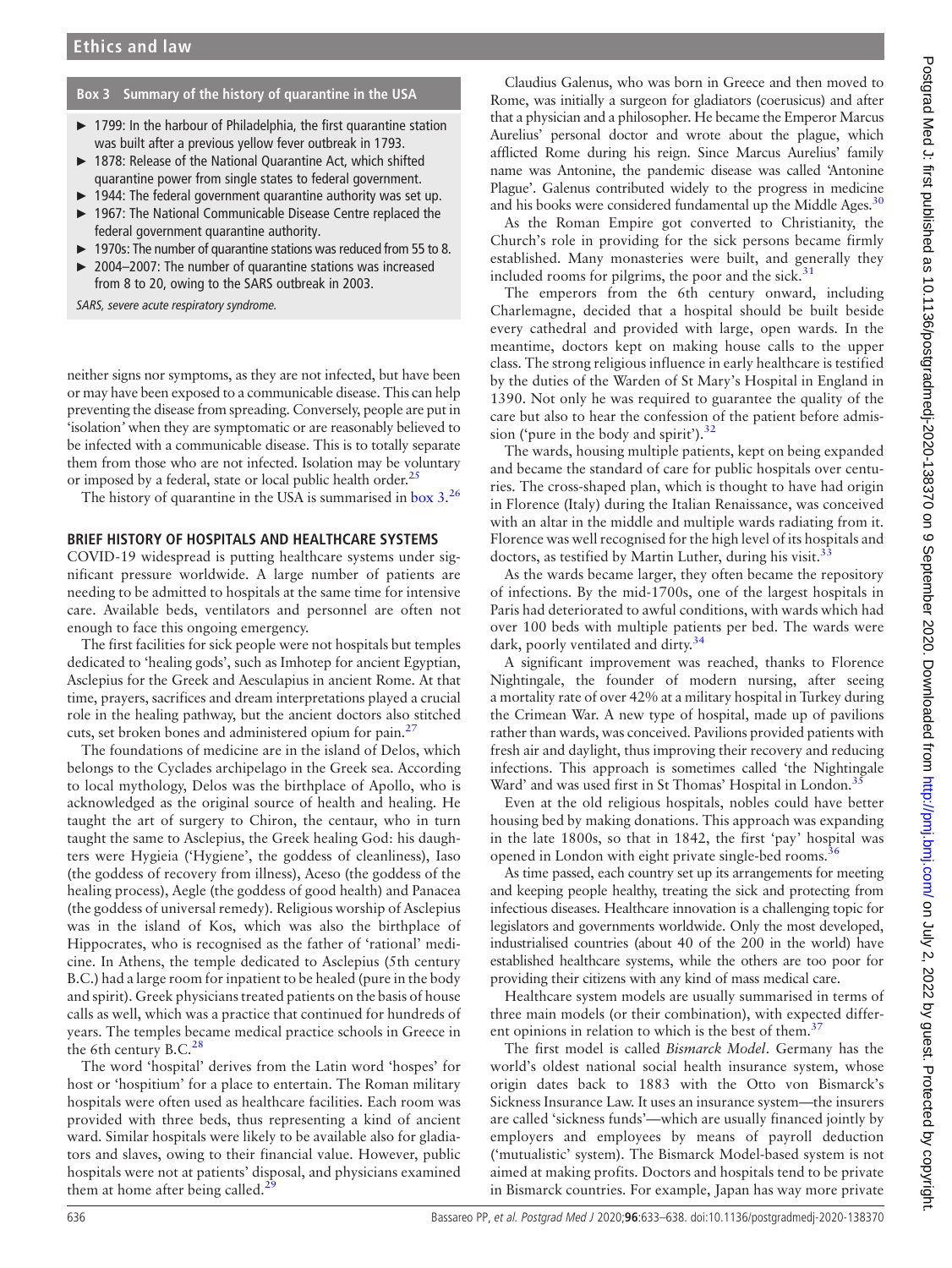hospitals than the USA. The Bismarck Model does not provide with universal health coverage, since it requires employment for health insurance and stores its resources only for those who contribute financially.<sup>[37](#page-5-28)</sup>

The second is the Beveridge Model. It was developed by Sir William Beveridge in 1948 in the UK. It is a centralised system working through the establishment of a national healthcare service (in the UK, it is the National Health Service). In summary, the government acts as the single-payer, because of taking off all competition in the market to maintain costs low and standardise benefits. The national healthcare service being the single-payer controls what doctors can do and what they cannot. This model is funded only by taxes, and there are no out-of-pocket fees for patients or any cost-sharing. Everyone who is a tax-paying citizen is guaranteed the same access to care, so that this model is also defined as 'universal'. One criticism of the Beveridge Model is its potential risk of overuse. Owing to the lack of restrictions, free access can potentially allow patients to demand healthcare services that are unneeded or wasteful. The result leads to increasing costs and taxes. $37$ 

The third model is the Free Market Model. Health is considered as a consumer good, in a free market for insurance companies aimed at making profits. It is the model adopted in the USA, where healthcare is not provided and financed by the government. Those who have no health insurance have to pay the bill out-of-pocket at the time of a treatment is provided.<sup>3</sup>

As told, especially in Europe, a combination of the abovestated models is possible. What is sure is the fact that, due to COVID-19 rapid widespread, all these systems are facing an enormous funding crisis so far, whose consequences are also ethical.

# BRIEF HISTORY OF ETHICS IN MEDICINE AND NEW CHALLENGES ON THE HORIZON

The word 'deontology' comes from the Greek word 'deon', which means'duty'. Thus, deontology is also named as duty-based ethics. In deontology, reason is used to reach an agreement as to ethical standards to follow, so one has the duty to act according to those ethical principles. Deontology is also called non-consequentialist ethics, because the rightness or wrongness (morality) of an action is judged on the basis of how it fits with ethical principles, not on its practical result.[38](#page-5-29) In this respect, the influence of the philosopher Emmanuel Kant is evident. According to Kant, the moral law or 'categorical imperative' is an ethical principle, a universal law for all people. The essence of morality is in these principles.

One of the oldest ethical code in the human history is the Hippocratic Oath. It was written by the ancient Greek physician Hippocrates (460 B.C.–370 B.C.). The traditional Hippocratic medical principle is 'primum non nocere' (first of all, avoid any harm) and doing good. Its modern version, released in 1964 by Lasagna, Dean of the School of Medicine at Tufts University (USA), is still considered as a guide to conduct by the medical profession in modern ethics of deontology.<sup>[39](#page-5-30)</sup>

Since the introduction of the current bioethical paradigm by Beauchamp and Childress in 1979, there has been much controversy about whether its four principles are universally and effectively applicable. These principles are (1) respect for autonomy, (2) justice, (3) beneficence and (4) nonmaleficence. The reported issues as to applicability are related to many factors, including the continuous changing of social structures and conditions, and the ongoing advances in technology. As to ethics, doctors have often to face other subjects who may have had no medical training, such as bioethicists, moral philosophers, theologians, clergy, hospital administrators, lawyers, attorneys, judges. Living in a country

with limited economic resources is another factor sometimes hampering the practical application of these ethical obligations.<sup>[40](#page-5-31)</sup>

Persad et al suggested four ethical principles to guide the distribution (allocation) of the available scarce medical resources, namely (1) treating people equally, (2) giving priority to the worst off, (3) maximising benefits and (4) promoting and rewarding social usefulness.[41](#page-5-32) Within each of these four principles, there are two further contrasting ethical sub-principles (for a total of eight sub-principles). For example, regarding 'maximising benefits', two sub-principles are provided, that is, 'saving the most lives' and 'saving the most life years'.<sup>[42 43](#page-5-33)</sup> During COVID-19 pandemic, this is one of the new challenges faced by doctors on the front line. Since our medical systems have often only a limited amount of available resources (in terms of nurses, physicians, beds, treatments, equipment, money), doctors may have to choose whether treating a patient or another, based on his/her life expectancy.

In addition to clinical responsibilities, the COVID-19 outbreak is posing a very real ethical dilemma: what is a doctors' responsibility to serve patients despite personal risk? Is this risk eventually to extend to medical trainees? The American Medical Association Code of Ethics states that a physician's responsibility to provide urgent care during disaster situations holds 'even in the face of greater than usual risk to the physicians' own safety, health or life'.<sup>[44](#page-5-34)</sup>

There are also other new and still unanswered questions. How can a doctor maintain a patient's humanity during an overwhelming pandemic with limited resources and time? Is the principle of delivering 'empathetic care' to be redefined under the current circumstances, and, if so, what does that look like? Is sacrificing personal freedom with lockdown to protect the safety of communities justified? Is sacrificing the individual healing and dignity of patients to protect the health and welfare of the general population allowed? Should individual rights be limited in favour of supporting more vulnerable people? We are social creatures and the principle of 'solidarity' implies that we act supporting the most vulnerable members of our society and that we must not left them alone in scary times. In a more personal way, all of us have a friend or beloved one who is at risk in case of COVID-19. What would we want others to do to protect them?

An interesting ethical perspective is represented by the immunity-based licences recently suggested, similarly to those for drivers or aeroplane pilots. However, one may argue that the latter are a certification of ability to work, not of health or personal state. Unlicenced people should be subject to social or economic exclusion as well as personal liberty limitations. Never the current restrictions were applied before in Western societies.<sup>45</sup> <sup>46</sup>

In ancient Greece, crisis had also the meaning of 'change'. The COVID-19 outbreak found most of countries unprepared, with scarce resources stored to afford the SARS-CoV-2 emergency. Coronavirus has been dismantling our daily life in all its features (health, behaviour, economy). $47$  In a catastrophic perspective, since a second outbreak cannot be excluded, we should be ready to cope with it by building new specific COVID-19 hospitals and preparing nurses and general practitioners to face the emergency at the very early beginning, thus preventing patients from the need to be admitted to hospitals. All the above have strong ethical consequences and imply a new way to allocate resources.

There are two possible long-term strategies: 'long-term mitigation' and 'suppression'. The first implies sustained or intermittent social distancing until herd immunity is reached or a vaccine discovered. Conversely, the second is aimed at identifying and isolating cases until a vaccine is available. Suppression requires dropping case numbers quickly to be effective, by using excellent testing and contact tracing infrastructure.<sup>[48](#page-5-37)</sup>